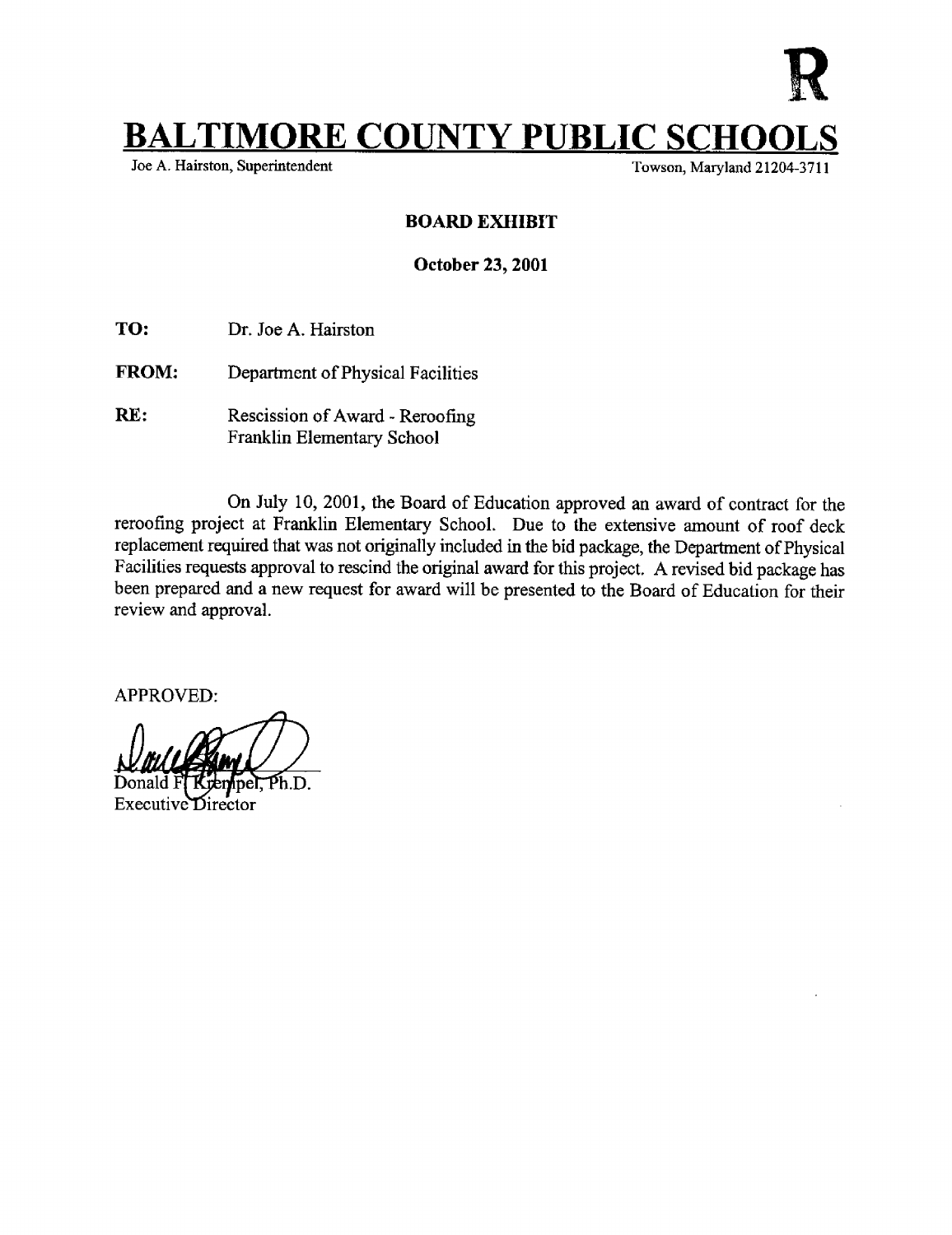**TIMORE COUNTY PUBLIC SCHOOLS**<br>ton, Superintendent<br>Towson, Maryland 21204-3711

Joe A. Hairston, Superintendent

## BOARD EXHIBIT

July 10, 2001

TO: Dr. Joe A. Hairston

FROM: Department of Physical Facilities

RE: Award of Contract - Reroofing Project Franklin Elementary School

On June 25, 2001, ten (10) bids were received for the replacement of the roof at Franklin Elementary School - Bid# 3-302-02. This project consists of replacing the existing roof with a new four ply built-up roofing system. A summary of the bids received is attached. Based<br>on the bids received, the Department of Physical Facilities recommends an award of contract to Top Construction Company, Inc., the lowest responsive bidder, in the amount of \$512,190 .00.

At this time, we also are requesting approval of a 10% Change Order Allocation<br>in the amount of \$51,200.00 to cover any unforeseen conditions and minor changes to the<br>contract, to be authorized and approved by the Building

Rehabilitation. Funding for this project is available in Capital Budget Project #671 - Roof

APPROVED:

Donald F (K**enipel**, Ph.D. Executive Director